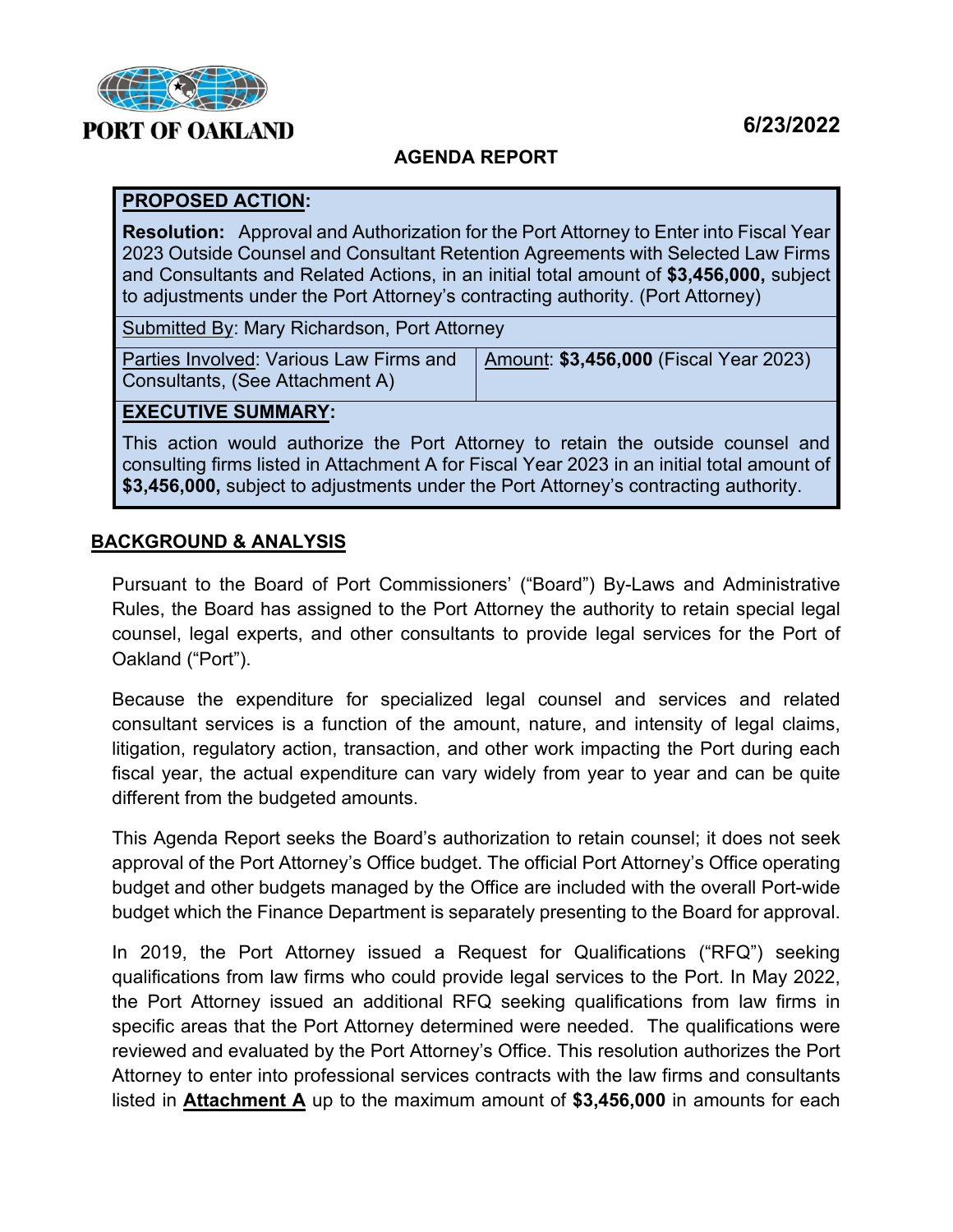matter up to the amount disclosed in attorney-client privileged communications from the Port Attorney to the Board. The Port Attorney chose the firms on **Attachment A** to perform the services listed based on a variety of factors including the Port's needs, expertise of the firms, rates, insurance carrier requirements, and other criteria.

During the fiscal year, events may occur that require additional legal service providers or the increase to the maximum contract amount estimated for each matter. In instances where additional legal service providers are required, the Port Attorney may enter into a legal services agreement with one of the firms listed on **Attachment A**, a firm that provided a Statement of Qualifications in response to the 2019 or 2022 RFQ, or a firm selected pursuant to an informal solicitation in compliance with Port Purchasing Ordinance, as long as the amount of the retention does not exceed the Port Attorney's contracting authority. Where a contract amount is proposed to be increased to an amount above the authorized amount, the Port Attorney will request additional Board authority if the increased amount is above the Port Attorney's contracting authority. For example, if the Port enters into a retention agreement with a law firm or consulting firm for a particular matter in the initial authorized amount of \$20,000, the Port Attorney could amend that contract during the fiscal year to increase the amount authorized to a total of \$150,000 without obtaining further Board approval. On the other hand, if the Port Attorney desires to increase the same contract amount to \$180,000 (\$30,000 above the Port Attorney's contracting authority), the Port Attorney would need to seek and obtain further Board approval to enter into an amendment.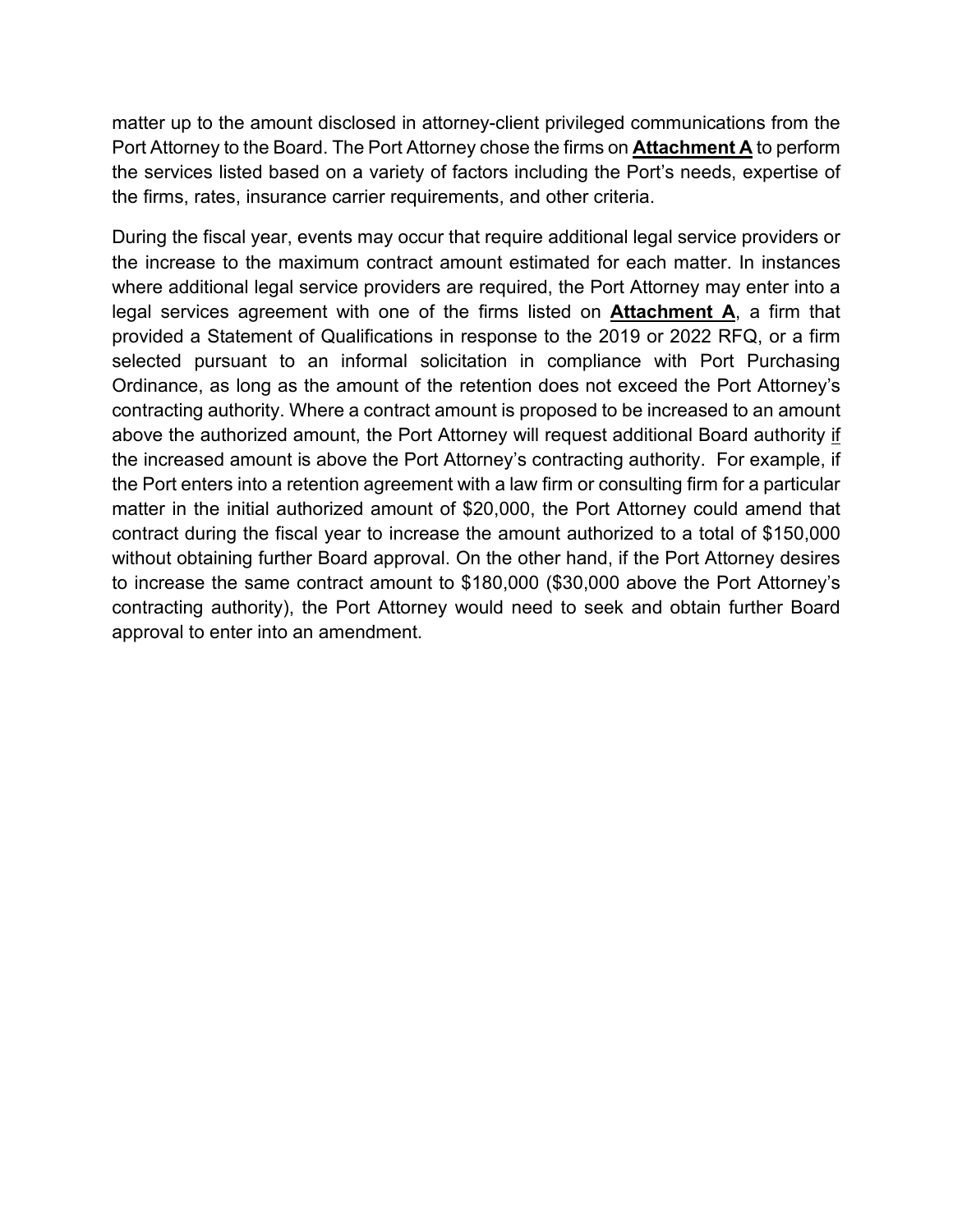# **OTHER FINDINGS AND PROVISIONS**

#### **ENVIRONMENTAL REVIEW**

The proposed action was analyzed under the California Environmental Quality Act (CEQA) and was found to be:

 $\Box$  Categorically exempt under the following CEQA Guidelines Section:

Choose an item.

- ☒ Exempt from CEQA because it is not a "Project" under CEQA Guidelines Section 15061(b)(3).
- $\boxtimes$  Other/Notes: Entering into agreements with the selected law firms and consultants to provide legal service will not have a significant effect on the environment and therefore is not a project under CEQA. No further environmental review is required.

#### **BUDGET**

☐ Administrative (No Impact to Operating, Non-Operating, or Capital Budgets); OR

**⊠** Operating **Ⅰ ⊠** Non-Operating □ Capital

Analysis: Expenditures for Outside Counsel and Consultant Retention Agreements in this Agenda Report are included in the proposed FY 2023 Legal Services and Legal Contingency Budgets. There is no budget or staffing impact.

#### **STAFFING**

 $\boxtimes$  No Anticipated Staffing Impact.

☐ Anticipated Change to Budgeted Headcount.

Reason:

 $\Box$  Other Anticipated Staffing Impact (e.g., Temp Help).

Reason:

| <b>MARITIME AND AVIATION PROJECT</b>                                             | <b>LIVING WAGE</b> (City Charter § 728):           |
|----------------------------------------------------------------------------------|----------------------------------------------------|
| <b>LABOR AGREEMENT (MAPLA):</b>                                                  | Applies?                                           |
| Applies? No (Not Aviation or Maritime<br>$CIP$ Project) – proposed action is not | No (Other) – see explanation below.                |
| covered work on Port's<br>Capital                                                | $\boxtimes$ Additional Notes: The proposed outside |
| Improvement Program in Aviation or<br>Maritime areas above the threshold cost.   | legal counsel and consulting firms are not         |
|                                                                                  | involved in a Port Aviation or Port Maritime       |
| $\Box$ Additional Notes:                                                         | business.                                          |
|                                                                                  |                                                    |
| <b>SUSTAINABLE OPPORTUNITIES:</b>                                                | <b>GENERAL PLAN</b> (City Charter § 727):          |
| Applies? No.                                                                     | <b>Conformity Determination:</b>                   |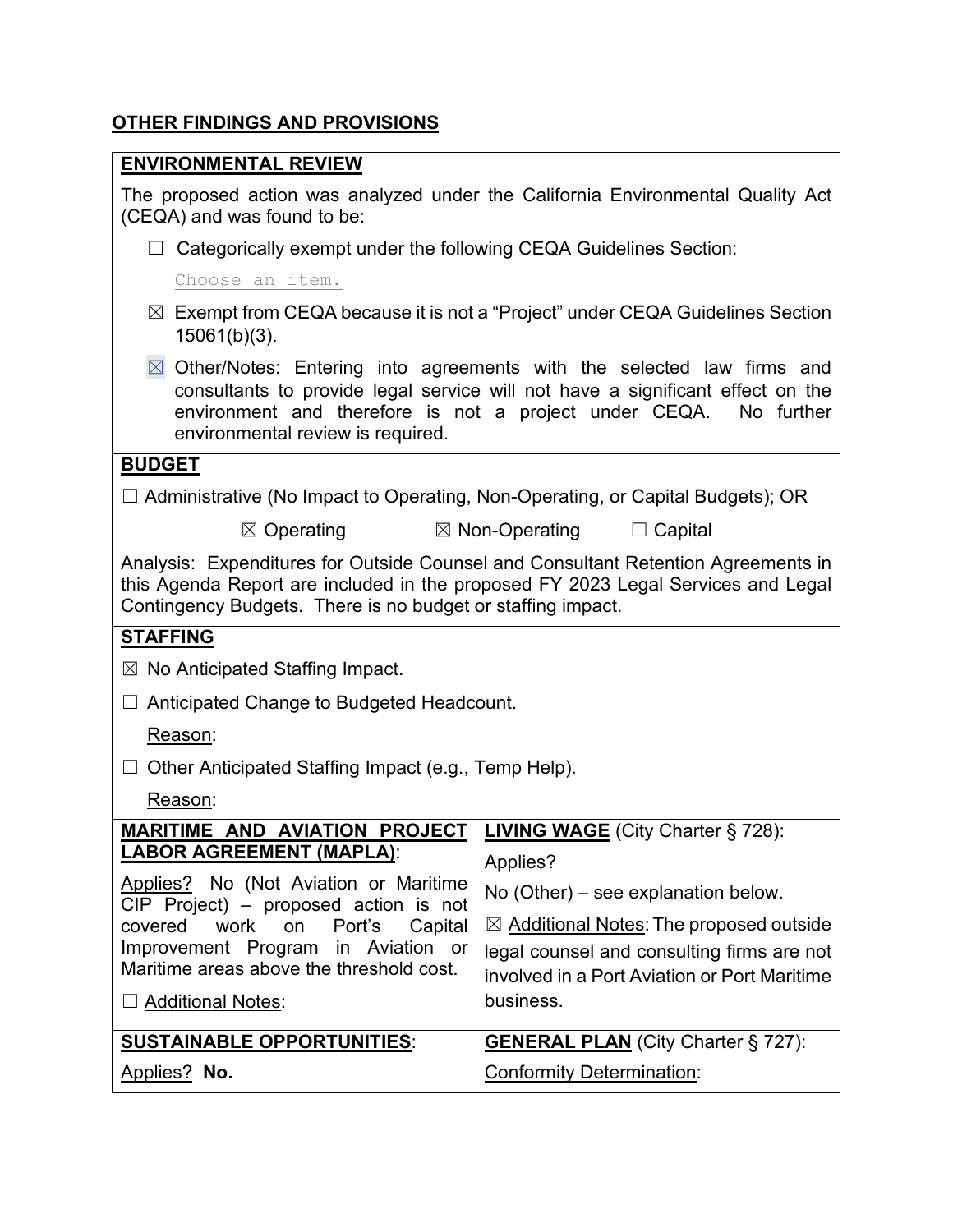| Reason: There are no sustainability<br>opportunities related to this proposed<br>action because it does not involve a<br>development project, purchasing<br>of<br>equipment, or operations that present<br>sustainability opportunities. | No Project – conformity determination not<br>required because proposed action does<br>not change use of or make alterations to<br>an existing facility, or create a new facility. |  |
|------------------------------------------------------------------------------------------------------------------------------------------------------------------------------------------------------------------------------------------|-----------------------------------------------------------------------------------------------------------------------------------------------------------------------------------|--|
| <b>STRATEGIC PLAN.</b> The proposed action would help the Port achieve the following<br>goal(s) and objective(s) in the Port's Strategic Business Plan:                                                                                  |                                                                                                                                                                                   |  |
| $\boxtimes$ Grow Net Revenues                                                                                                                                                                                                            | $\boxtimes$ Modernize and Maintain Infrastructure                                                                                                                                 |  |
| $\Box$ Improve Customer Service                                                                                                                                                                                                          | $\Box$ Pursue Employee Excellence                                                                                                                                                 |  |
| $\boxtimes$ Strengthen Safety and Security                                                                                                                                                                                               | $\Box$ Serve Our Community                                                                                                                                                        |  |
| $\boxtimes$ Care for Our Environment                                                                                                                                                                                                     |                                                                                                                                                                                   |  |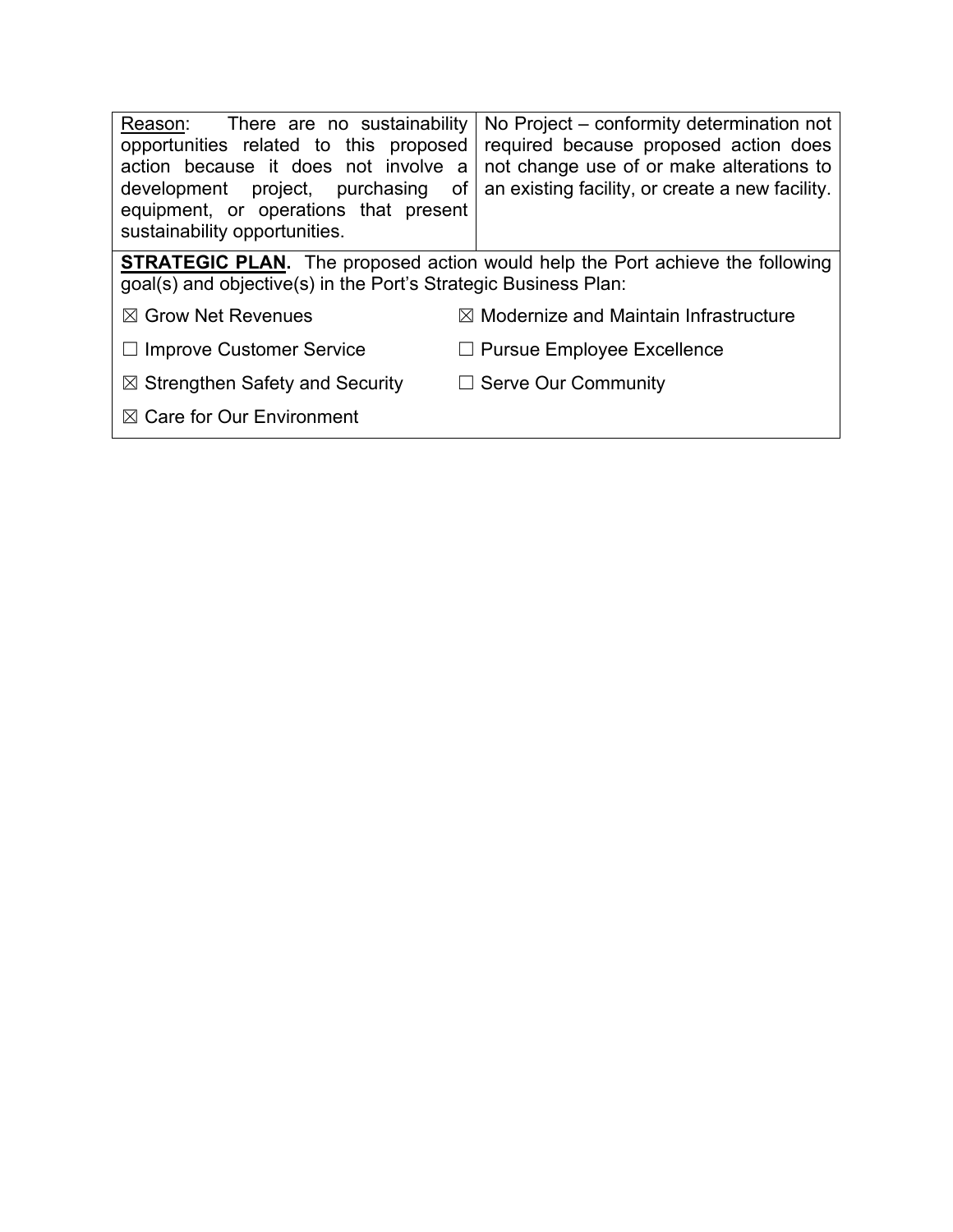# **ATTACHMENT A**

#### **PORT ATTORNEY'S OFFICE OUTSIDE COUNSEL/CONSULTING FIRMS FY2022-23**

| LAW FIRM/CONSULTING FIRM/COST ITEMS                             | <b>MATTER NAMES</b>                                    |
|-----------------------------------------------------------------|--------------------------------------------------------|
| Anderson & Krieger LLP (Cambridge, MA)                          |                                                        |
|                                                                 | <b>Aviation Regulatory Matters/ Airport Projects</b>   |
| <b>Andrada &amp; Associates (Oakland)</b>                       |                                                        |
|                                                                 | <b>General Claims and Litigation</b>                   |
|                                                                 | <b>Francisco v. Port</b>                               |
| <b>Best Best &amp; Krieger (Walnut Creek)</b>                   |                                                        |
|                                                                 | <b>Airport Construction Advice</b>                     |
|                                                                 | <b>Harbor Turning Basin Project</b>                    |
|                                                                 | Litigation                                             |
|                                                                 | <b>Howard Terminal (Litigation)</b>                    |
|                                                                 | <b>Utility Rates</b>                                   |
| <b>Buchalter, a Professional Corporation</b><br>(San Francisco) |                                                        |
|                                                                 | Litigation (including bankruptcy)                      |
| <b>Donahue Fitzgerald (Oakland)</b>                             |                                                        |
|                                                                 | <b>Real Estate/Leasing Advice</b>                      |
| Duncan Weinberg, Genzer, Pembroke,<br>P.C. (Washington, DC)     |                                                        |
|                                                                 | <b>Power Utility Advice</b>                            |
| <b>Environmental General Counsel</b><br>(Berkeley)              |                                                        |
|                                                                 | <b>Environmental Pollution Issues: Howard Terminal</b> |
| <b>Faegre Drinker Biddle &amp; Reath LLP (Los</b><br>Angeles)   |                                                        |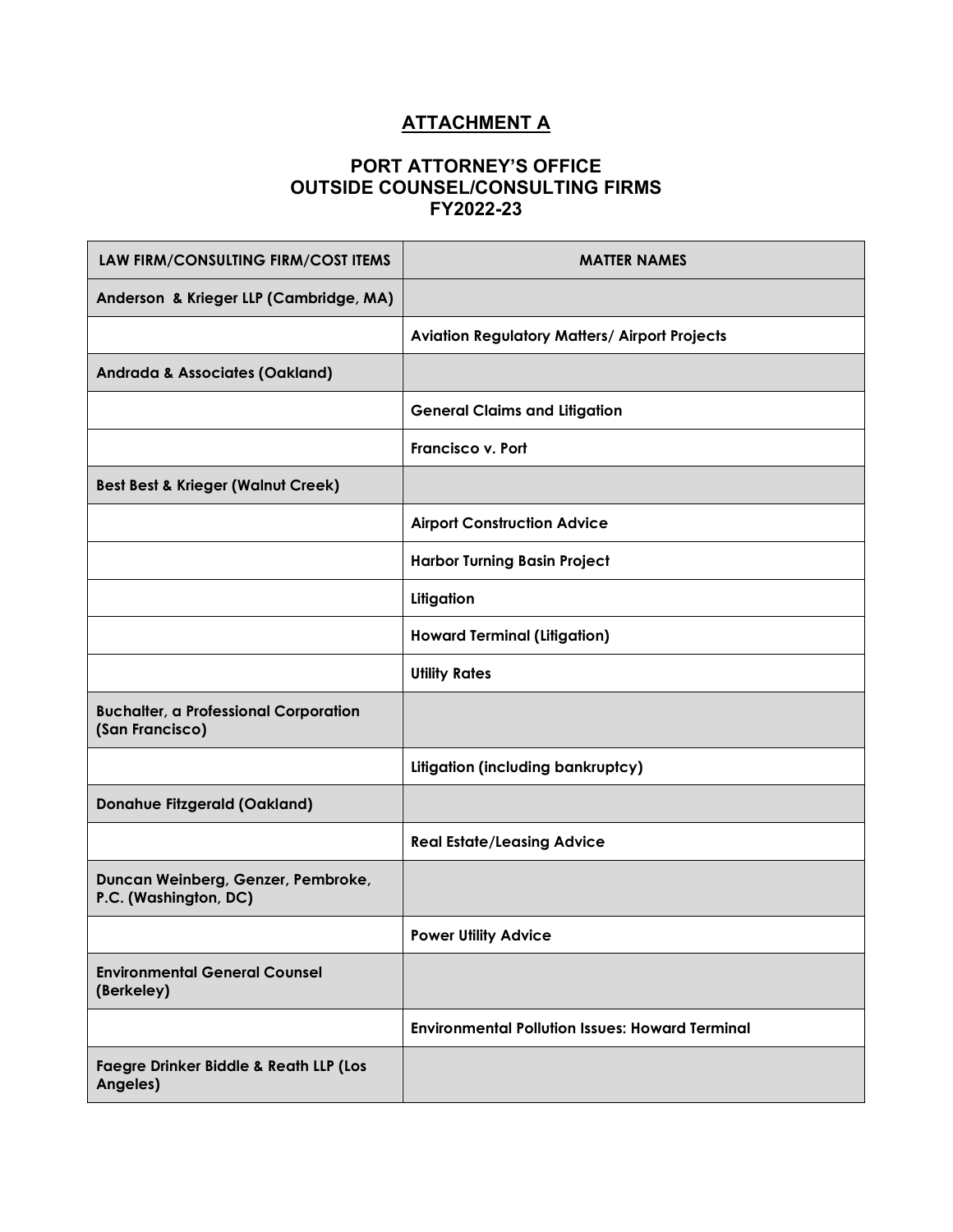|                                            | <b>Benefits</b>                                                                                                           |
|--------------------------------------------|---------------------------------------------------------------------------------------------------------------------------|
| Farella Braun + Martel LLP (San Francisco) |                                                                                                                           |
|                                            | <b>General Risk Management and Cost Recovery Advice</b>                                                                   |
|                                            | <b>GASB 49 Cost Recovery Claims Against Insurance</b><br><b>Carriers/Insurance Advice Related to Pollution Conditions</b> |
| <b>Goldfarb &amp; Lipman LLP (Oakland)</b> |                                                                                                                           |
|                                            | <b>Howard Terminal Real Estate Advice</b>                                                                                 |
| Hanson Bridgett (San Francisco)            |                                                                                                                           |
|                                            | <b>Employment Advice</b>                                                                                                  |
|                                            | <b>Employment Claims/Litigation</b>                                                                                       |
|                                            | <b>Copyrights/Trademarks/Intellectual Property Advice</b>                                                                 |
| Hogan Lovells US LLP (Washington, DC)      |                                                                                                                           |
|                                            | <b>Railroad/Surface Transportation Board Advice</b>                                                                       |
| Jenner & Block (Los Angeles)               |                                                                                                                           |
|                                            | <b>Drinking Water</b>                                                                                                     |
|                                            | <b>Air Quality</b>                                                                                                        |
|                                            | <b>Howard Terminal (Litigation)</b>                                                                                       |
| Laughlin Falbo Levy & Morell (Oakland)     |                                                                                                                           |
|                                            | <b>Workers' Compensation</b>                                                                                              |
| Law Office of Clare M. Gibson (Oakland)    |                                                                                                                           |
|                                            | <b>Public Works Contracting Advice (General)</b>                                                                          |
|                                            | <b>Bid/Proposal Protests Advice</b>                                                                                       |
| <b>Mullen &amp; Filippi (Oakland)</b>      |                                                                                                                           |
|                                            | <b>Workers' Compensation</b>                                                                                              |
| <b>Newmeyer &amp; Dillion</b>              |                                                                                                                           |
|                                            | <b>General Claims and Litigation</b>                                                                                      |
| O'Melveny & Myers LLP (Los Angeles)        |                                                                                                                           |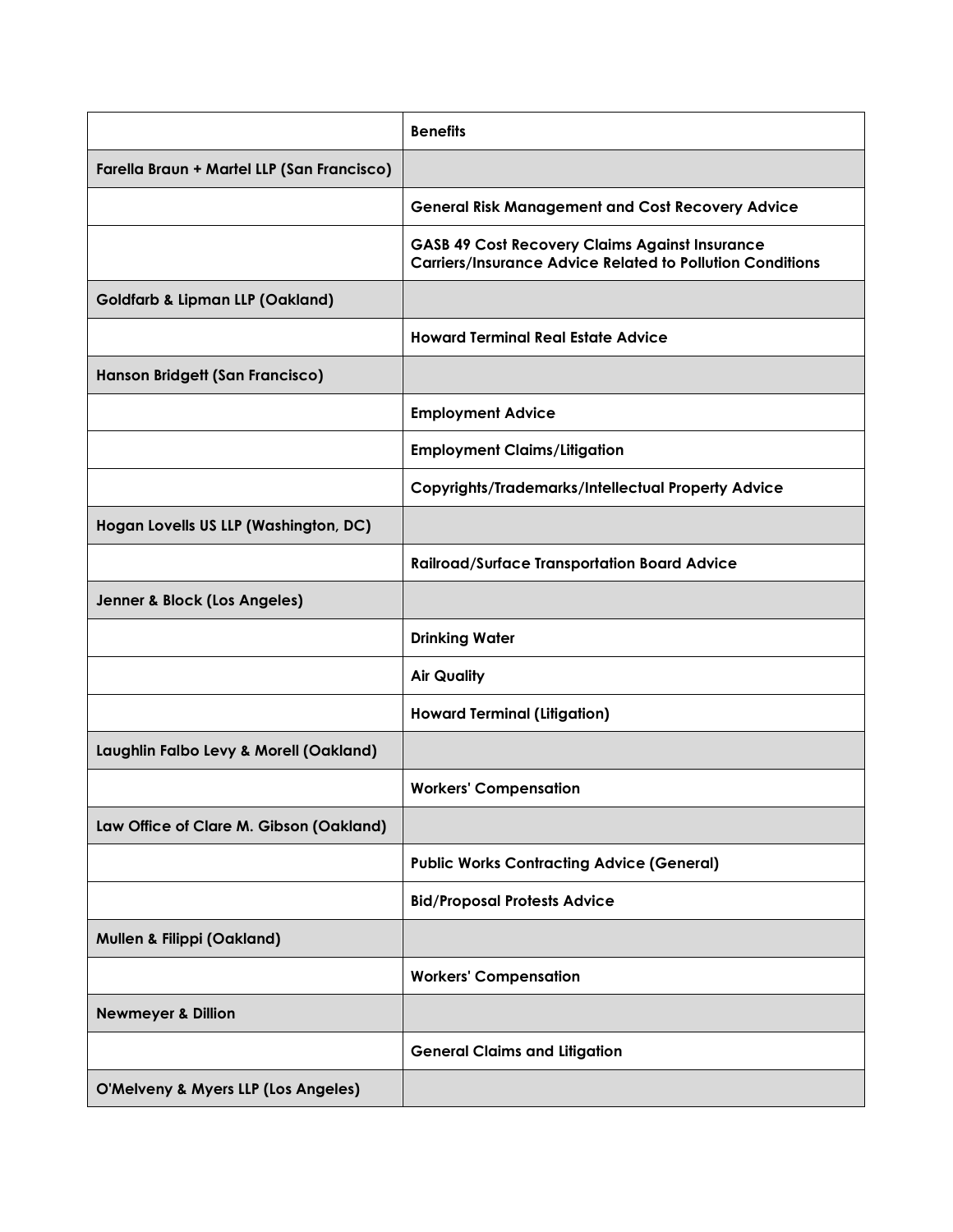|                                                             | <b>Bond/Finance Matter</b>                                                                                    |
|-------------------------------------------------------------|---------------------------------------------------------------------------------------------------------------|
| <b>Orrick Herrington &amp; Sutcliffe (San</b><br>Francisco) |                                                                                                               |
|                                                             | <b>Bond/Tax/Finance Matters</b>                                                                               |
| Perkins Coie LLP (San Francisco)                            |                                                                                                               |
|                                                             | <b>Eagle Rock Aggregates</b>                                                                                  |
|                                                             | <b>Airport Projects</b>                                                                                       |
|                                                             | <b>Turning Basin</b>                                                                                          |
| <b>Ramsey Law Group (Lafayette)</b>                         |                                                                                                               |
|                                                             | <b>General Commercial Collection and Litigation (Unlawful</b><br>Detainers, etc.)                             |
| <b>Richard Thorson Grave &amp; Royer LLP</b><br>(Oakland)   |                                                                                                               |
|                                                             | <b>Workers' Compensation</b>                                                                                  |
| <b>Rudder Law Group (Alameda)</b>                           |                                                                                                               |
|                                                             | <b>Aviation Regulations and Permitting</b>                                                                    |
|                                                             | <b>EPA Administrative Order and Sanitary Sewer Issues</b>                                                     |
|                                                             | <b>Ethics/Governance/Municipal Affairs</b>                                                                    |
|                                                             | Port Codes, CEQA Guidelines, and Other Policy Assistance                                                      |
|                                                             | Howard Terminal Advice (includes Tidelands Trust & BCDC)                                                      |
|                                                             | Oak to Ninth (Real Estate Advice)                                                                             |
|                                                             | Dredging and 50-foot Dredging Project closeout                                                                |
|                                                             | Regulatory Agency & Other Claims (BCDC, Corps, RWQCB,<br>etc.)                                                |
|                                                             | <b>JLS Common Area Operator claims</b>                                                                        |
|                                                             | <b>Port Ethics Training</b>                                                                                   |
| Saul Ewing Arnstein & Lehr LLP (D.C.)                       |                                                                                                               |
|                                                             | <b>Shipping Act Advice; Terminal Leasing Efficiency</b><br><b>Issues/Operations (Shipping Act/FMC Advice)</b> |